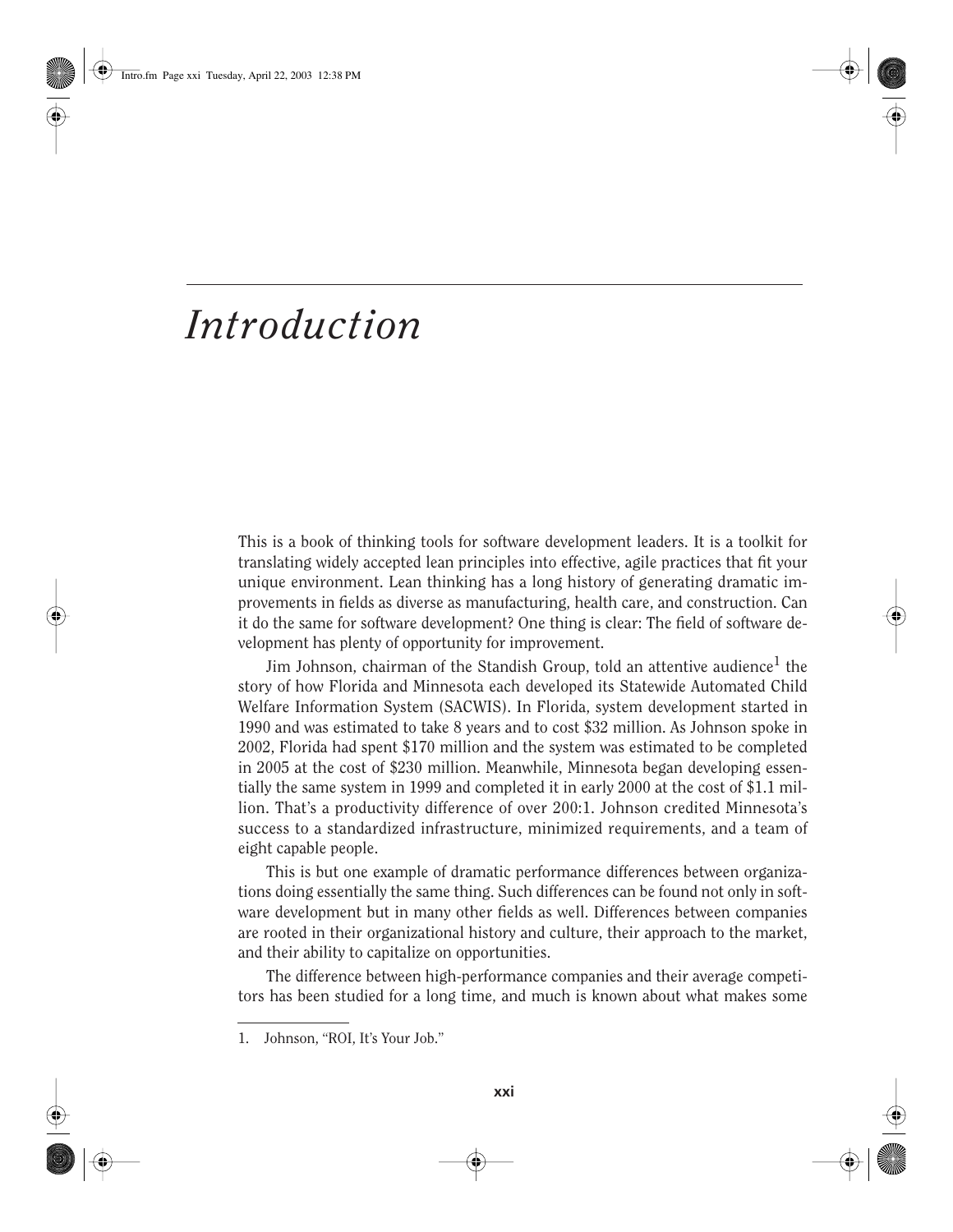### **xxii** *Introduction*

companies more successful than others. Just as in software development, there is no magic formula, no silver bullet. $<sup>2</sup>$  There are, however, some solid theories about which</sup> approaches foster high performance and which are likely to hinder it. Areas such as manufacturing, logistics, and new product development have developed a body of knowledge of how to provide the best environment for superior performance.

We observe that some methods still considered standard practice for developing software have long been abandoned by other disciplines. Meanwhile, approaches considered standard in product development, such as concurrent engineering, are not yet generally considered for software development.

Perhaps some of the reluctance to use approaches from product development comes from unfortunate uses of metaphors in the past. Software development has tried to model its practices after manufacturing and civil engineering, with decidedly mixed results. This has been due in part to a naive understanding of the true nature of these disciplines and a failure to recognize the limits of the metaphor.

While recognizing the hazards of misapplied metaphors, we believe that software development is similar to product development and that the software development industry can learn much from examining how changes in product development approaches have brought improvements to the product development process. Organizations that develop custom software will recognize that their work consists largely of development activities. Companies that develop software as a product or part of a product should find the lessons from product development particularly germane.

The story of the Florida and Minnesota SACWIS projects is reminiscent of the story of the General Motors GM-10 development, which began in  $1982<sup>3</sup>$ . The first model, a Buick Regal, hit the streets seven years later, in 1989, two years late. Four years after the GM-10 program began, Honda started developing a new model Accord aimed at the same market. It was on the market by the end of 1989, about the same time the GM-10 Cutlass and Grand Prix appeared. What about quality? Our son was still driving our 1990 Accord 12 years and 175,000 mostly trouble-free miles later.

Studies $<sup>4</sup>$  at the time showed that across multiple automotive companies, the</sup> product development approaches typical of Japanese automakers resulted in a 2:1 reduction in engineering effort and shortened development time by one-third when compared to traditional approaches. These results contradicted the conventional wisdom at the time, which held that the cost of change during final production was 1,000 times greater than the cost of a change made during design.<sup>5</sup> It was widely held

<sup>2.</sup> See Brooks, "No Silver Bullet."

<sup>3.</sup> Womack, Jones and Roos, *The Machine That Changed the World,* 110.

<sup>4.</sup> Ibid., 111.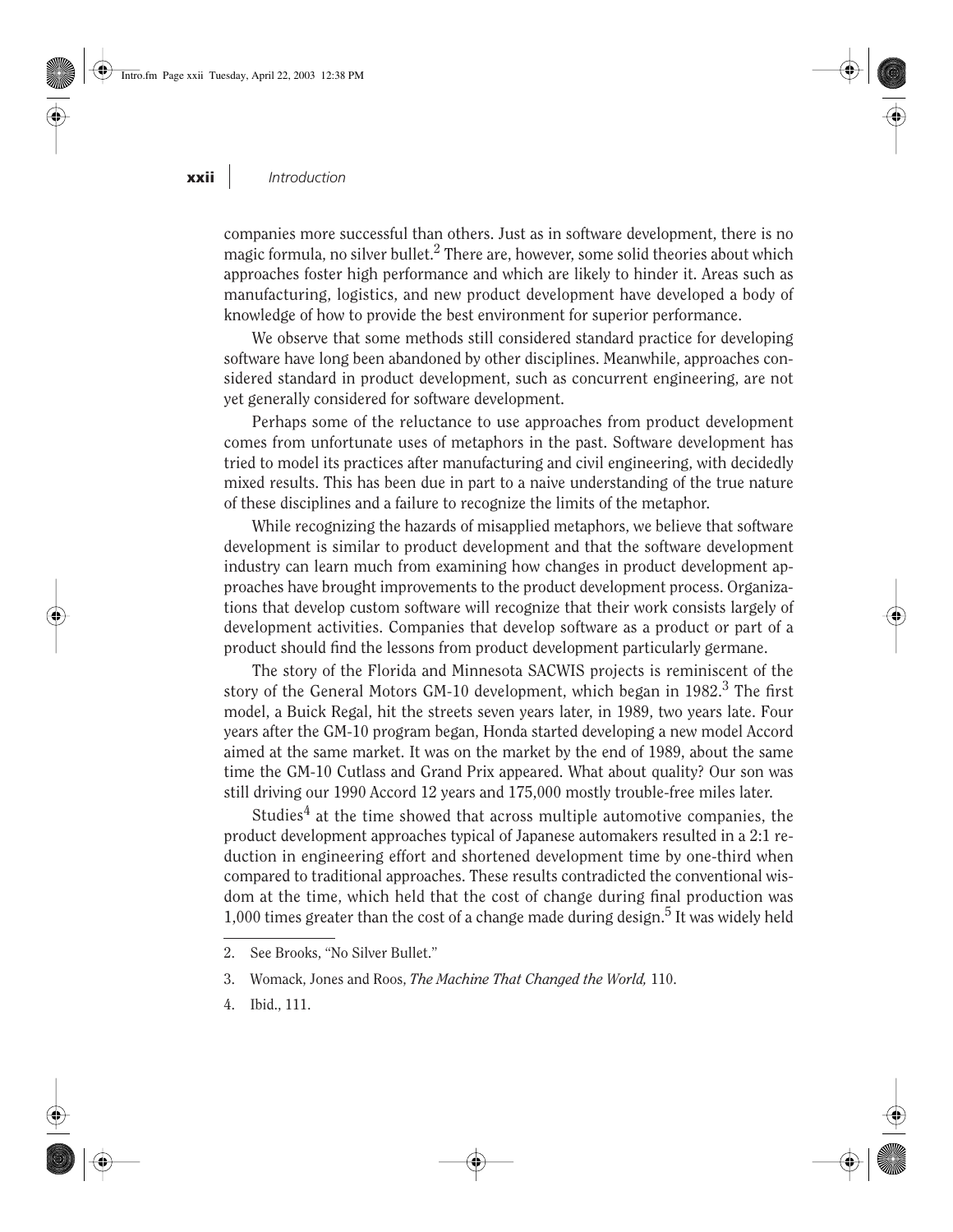*Introduction* **xxiii**

that rapid development meant hasty decision making, so shortening the development cycle would result in many late changes, driving up development cost.

To protect against the exponentially increasing cost of change, traditional product development processes in U.S. automotive manufacturers were sequential, and relationships with suppliers were arm's length. The effect of this approach was to lengthen the development cycle significantly while making adaptation to current market trends impossible at the later stages of development. In contrast, companies such as Honda and Toyota put a premium on rapid, concurrent development and the ability to make changes late in the development cycle. Why weren't these companies paying the huge penalty for making changes later in development?

One way to avoid the large penalty for a change during final production is to make the right design decision in the first place and avoid the need to change later. That was the Detroit approach. Toyota and Honda had discovered a different way to avoid the penalty of incorrect design decisions: Don't make irreversible decisions in the first place; delay design decisions as long as possible, and when they are made, make them with the best available information to make them correctly. This thinking is very similar to the thinking behind just-in-time manufacturing, pioneered by Toyota: Don't decide what to manufacture until you have a customer order; then make it as fast as possible.

Delaying decisions is not the whole story; it is an example of how thinking differently can lead to a new paradigm for product development. There were many other differences between GM and Honda in the 1980s. GM tended to push critical decisions up to a few high-level authorities, while Honda's decision to design a new engine for the Accord emerged from detailed, engineering-level discussions over millimeters of hood slope and layout real estate. GM developed products using sequential processes, while Honda used concurrent processes, involving those making, testing, and maintaining the car in the design of the car. GM's designs were subject to modification by both marketing and strong functional managers, while Honda had a single leader who envisioned what the car should be and continually kept the vision in front of the engineers doing the work.<sup>6</sup>

The approach to product development exemplified by Honda and Toyota in the 1980s, typically called *lean development,* was adapted by many automobile companies in the 1990s. Today the product development performance gap among automakers has significantly narrowed.

<sup>5.</sup> Thomas Group, National Institute of Standards & Technology Institute for Defense Analyses.

<sup>6.</sup> Womack, Jones and Roos, *The Machine That Changed the World,* 104–110.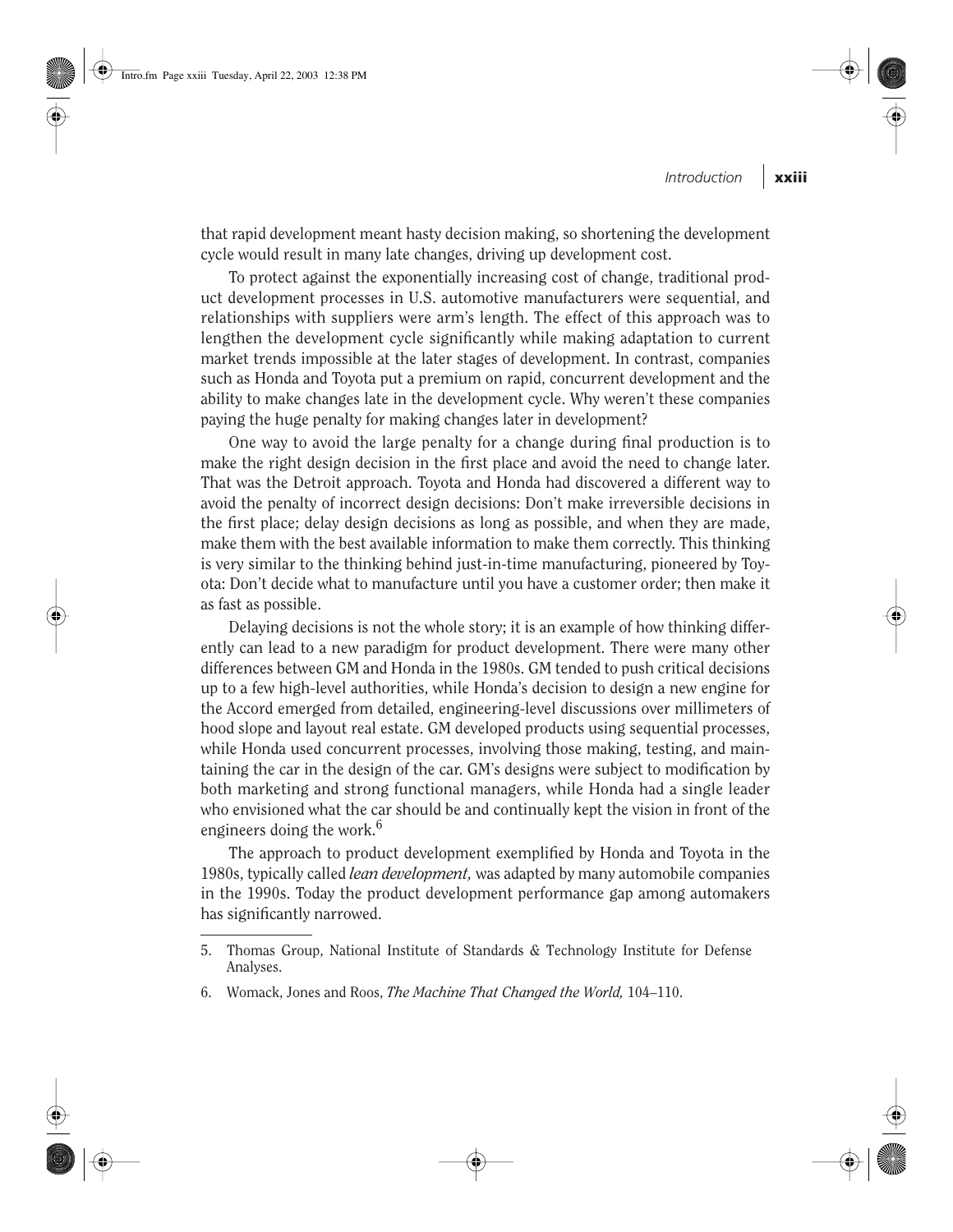#### **xxiv** *Introduction*

Lean development principles have been tried and proven in the automotive industry, which has a design environment arguably as complex as most software development environments. Moreover, the theory behind lean development borrows heavily from the theory of lean manufacturing, so lean principles in general are both understood and proven by managers in many disciplines outside of software development.

## *LEAN PRINCIPLES, THINKING TOOLS, AGILE PRACTICES*

This book is about the application of lean principles to software development. Much is known about lean principles, and we caution that organizations have not been uniformly successful in applying them, because lean thinking requires a change in culture and organizational habits that is beyond the capability of some companies. On the other hand, companies that have understood and adopted the essence of lean thinking have realized significant, sustainable performance improvements.<sup>7</sup>

Principles are guiding ideas and insights about a discipline, while practices are what you actually do to carry out principles.<sup>8</sup> Principles are universal, but it is not always easy to see how they apply to particular environments. Practices, on the other hand, give specific guidance on what to do, but they need to be adapted to the domain. We believe that there is no such thing as a "best" practice; practices must take context into account. In fact, the problems that arise when applying metaphors from other disciplines to software development are often the result of trying to transfer the practices rather than the principles of the other discipline.

Software development is a broad discipline—it deals with Web design and with sending a satellite into orbit. Practices for one domain will not necessarily apply to other domains. Principles, however, are broadly applicable across domains as long as the guiding principles are translated into appropriate practices for each domain. This book focuses on the process of translating lean principles to agile practices tailored to individual software development domains.

At the core of this book are 22 thinking tools to aid software development leaders as they develop the agile practices that work best in their particular domain. This is not a cookbook of agile practices; it is a book for chefs who are setting out to design agile practices that will work in their domain.

There are two prerequisites for a new idea to take hold in an organization:

8. Senge, *The Fifth Discipline,* 373.

<sup>7.</sup> Chrysler, for example, adopted a lean approach to supplier management, which is credited with making significant contributions to its turnaround in the early 1990s. See Dyer, *Collaborative Advantage.*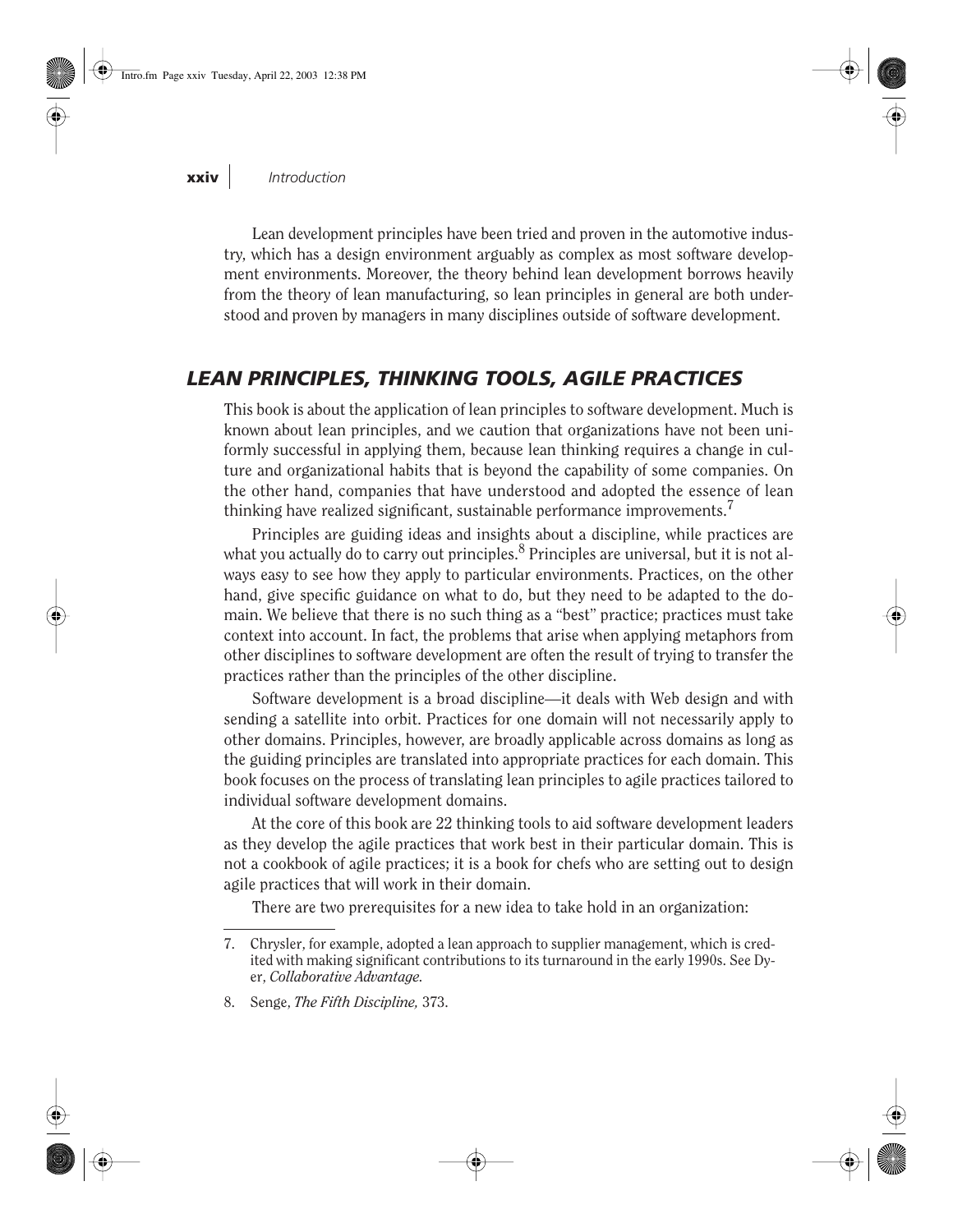- ◆ The idea must be proven to work operationally, and
- $\bullet$  People who are considering adopting the change must understand why it works.<sup>9</sup>

Agile software development practices have been shown to work in some organizations, and in *Adaptive Software Development*<sup>10</sup> Jim Highsmith develops a theoretical basis for why these practices work. *Lean Development* further expands the theoretical foundations of agile software development by applying well-known and accepted lean principles to software development. But it goes further by providing thinking tools to help translate lean principles into agile practices that are appropriate for individual domains. It is our hope that this book will lead to wider acceptance of agile development approaches.<sup>11</sup>

## *GUIDED TOUR*

This book contains seven chapters devoted to seven lean principles and thinking tools for translating each principle into agile practices. A brief introduction to the seven lean principles concludes this introduction.

- 1. **Eliminate waste.** Waste is anything that does not add value to a product, value as perceived by the customer. In lean thinking, the concept of waste is a high hurdle. If a component is sitting on a shelf gathering dust, that is waste. If a development cycle has collected requirements in a book gathering dust, that is waste. If a manufacturing plant makes more stuff than is immediately needed, that is waste. If developers code more features than are immediately needed, that is waste. In manufacturing, moving product around is waste. In product development, handing off development from one group to another is waste. The ideal is to find out what a customer wants, and then make or develop it and deliver exactly what they want, virtually immediately. Whatever gets in the way of rapidly satisfying a customer need is waste.
- 2. **Amplify learning.** Development is an exercise in discovery, while production is an
- 9. See Larpé and Van Wassenhove, "Learning Across Lines."
- 10. Highsmith, *Adaptive Software Development.*
- 11. Agile software development approaches include Adaptive Software Development, ASD (Highsmith, 2000); Crystal Methods (Cockburn, 2002); Dynamic Systems Development Method, DSDM (Stapleton, 2003); Feature-Driven Development, FDD (Palmer and Felsing, 2002); Scrum (Schwaber and Beedle, 2001); and Extreme Programming, XP (Beck, 2000). See Highsmith, *Agile Software Development Ecosystems*for an overview of agile approaches.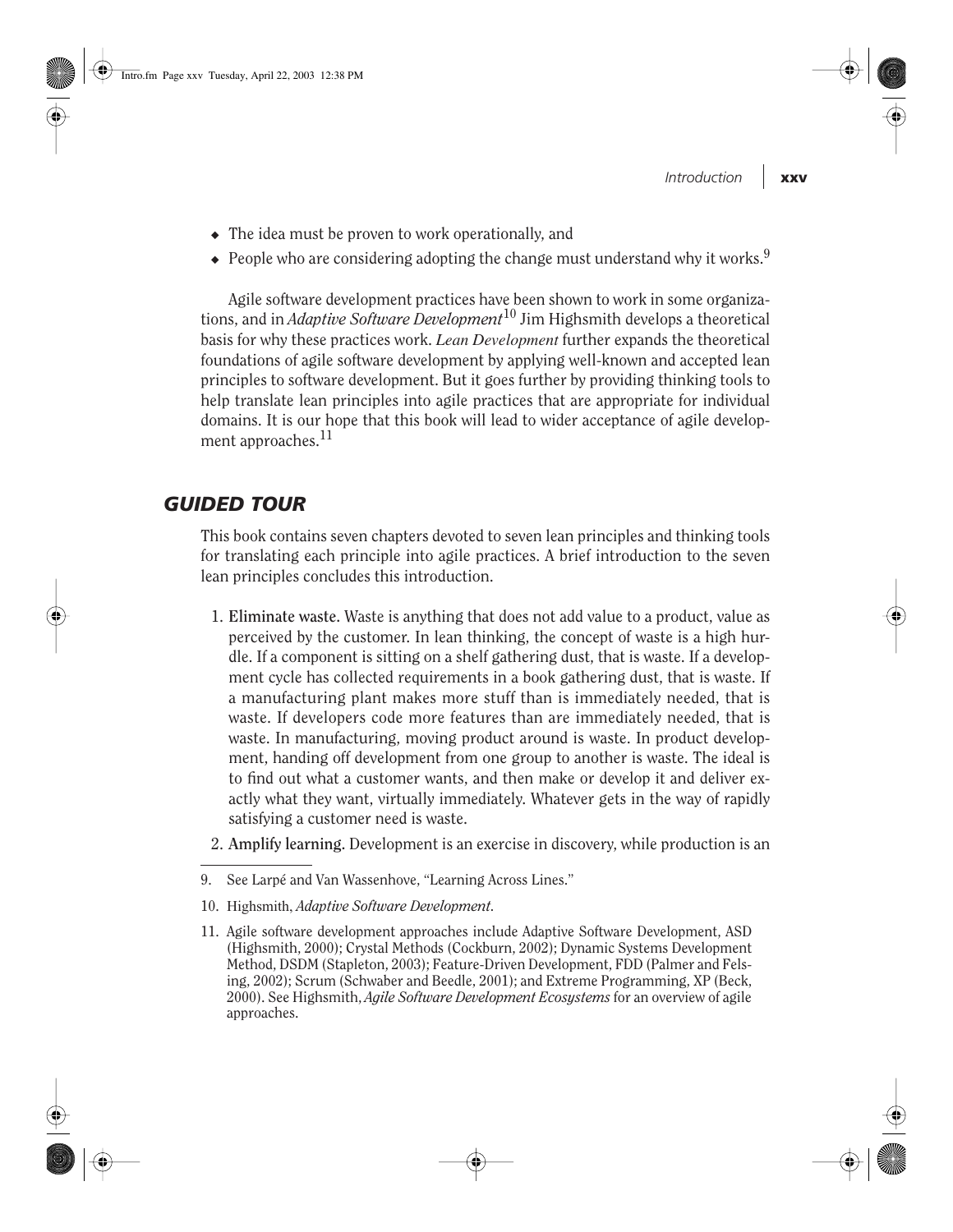### **xxvi** *Introduction*

exercise in reducing variation, and for this reason, a lean approach to development results in practices that are quite different than lean production practices. Development is like creating a recipe, while production is like making the dish. Recipes are designed by experienced chefs who have developed an instinct for what works and the capability to adapt available ingredients to suit the occasion. Yet even great chefs produce several variations of a new dish as they iterate toward a recipe that will taste great and be easy to reproduce. Chefs are not expected to get a recipe perfect on the first attempt; they are expected to produce several variations on a theme as part of the learning process.<sup>12</sup> Software development is best conceived of as a similar learning process with the added challenge that development teams are large and the results are far more complex than a recipe. The best approach to improving a software development environment is to amplify learning.

- 3. **Decide as late as possible.** Development practices that provide for late decision making are effective in domains that involve uncertainty, because they provide an options-based approach. In the face of uncertainty, most economic markets develop options to provide a way for investors to avoid locking in decisions until the future is closer and easier to predict. Delaying decisions is valuable because better decisions can be made when they are based on fact, not speculation. In an evolving market, keeping design options open is more valuable than committing early. A key strategy for delaying commitments when developing a complex system is to build a capacity for change into the system.
- 4. **Deliver as fast as possible.** Until recently, rapid software development has not been valued; taking a careful, don't-make-any-mistakes approach has seemed to be more important. But it is time for "speed costs more" to join "quality costs more" on the list of debunked myths.<sup>13</sup> Rapid development has many advantages. Without speed, you cannot delay decisions. Without speed, you do not have reliable feedback. In development the discovery cycle is critical for learning: Design, implement, feedback, improve. The shorter these cycles are, the more can be learned. Speed assures that customers get what they need now, not what they needed yesterday. It also allows them to delay making up their minds about what they really want until they know more. Compressing the value stream as much as possible is a fundamental lean strategy for eliminating waste.
- 5. **Empower the team.** Top-notch execution lies in getting the details right, and no one understands the details better than the people who actually do the work. Involving developers in the details of technical decisions is fundamental to achiev-

<sup>12.</sup> See Ballard, "Positive vs. Negative Iteration in Design."

<sup>13.</sup> Womack, Jones and Roos, *The Machine That Changed the World,* 111.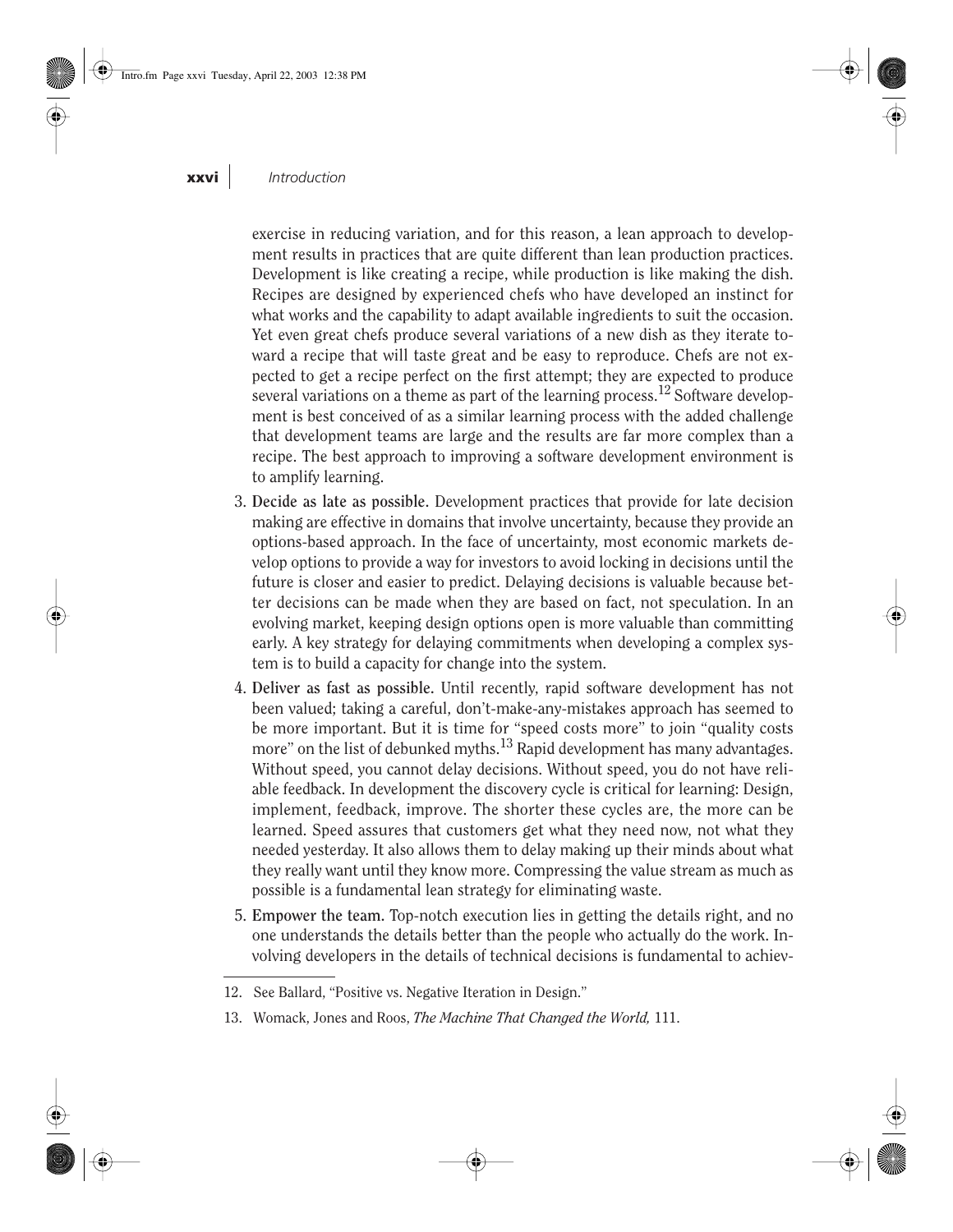ing excellence. The people on the front line combine the knowledge of the minute details with the power of many minds. When equipped with necessary expertise and guided by a leader, they will make better technical decisions and better process decisions than anyone can make for them. Because decisions are made late and execution is fast, it is not possible for a central authority to orchestrate activities of workers. Thus, lean practices use pull techniques to schedule work and contain local signaling mechanisms so workers can let each other know what needs to be done. In lean software development, the pull mechanism is an agreement to deliver increasingly refined versions of working software at regular intervals. Local signaling occurs through visible charts, daily meetings, frequent integration, and comprehensive testing.

- 6. **Build integrity in.** A system is perceived to have integrity when a user thinks, "Yes! That is exactly what I want. Somebody got inside my mind!" Market share is a rough measure of perceived integrity for products, because it measures customer perception over time.<sup>14</sup> Conceptual integrity means that the system's central concepts work together as a smooth, cohesive whole, and it is a critical factor in creating perceived integrity.<sup>15</sup> Software needs an additional level of integrity it must maintain its usefulness over time. Software is usually expected to evolve gracefully as it adapts to the future. Software with integrity has a coherent architecture, scores high on usability and fitness for purpose, and is maintainable, adaptable, and extensible. Research has shown that integrity comes from wise leadership, relevant expertise, effective communication, and healthy discipline; processes, procedures, and measurements are not adequate substitutes.
- 7. **See the whole.**Integrity in complex systems requires a deep expertise in many diverse areas. One of the most intractable problems with product development is that experts in any area (e.g., database or GUI) have a tendency to maximize the performance of the part of the product representing their own specialty rather than focusing on overall system performance. Quite often, the common good suffers if people attend first to their own specialized interests. When individuals or organizations are measured on their specialized contribution rather than overall performance, suboptimization is likely to result. This problem is even more pronounced when two organizations contract with each other, because people will naturally want to maximize the performance of their own company. It is challenging to implement practices that avoid suboptimization in a large organization, and it is an order of magnitude more difficult when contracts are involved.

<sup>14.</sup> Clark and Fujimoto, "The Power of Product Integrity," 278.

<sup>15.</sup> Brooks, *Mythical Man Month,* 255.